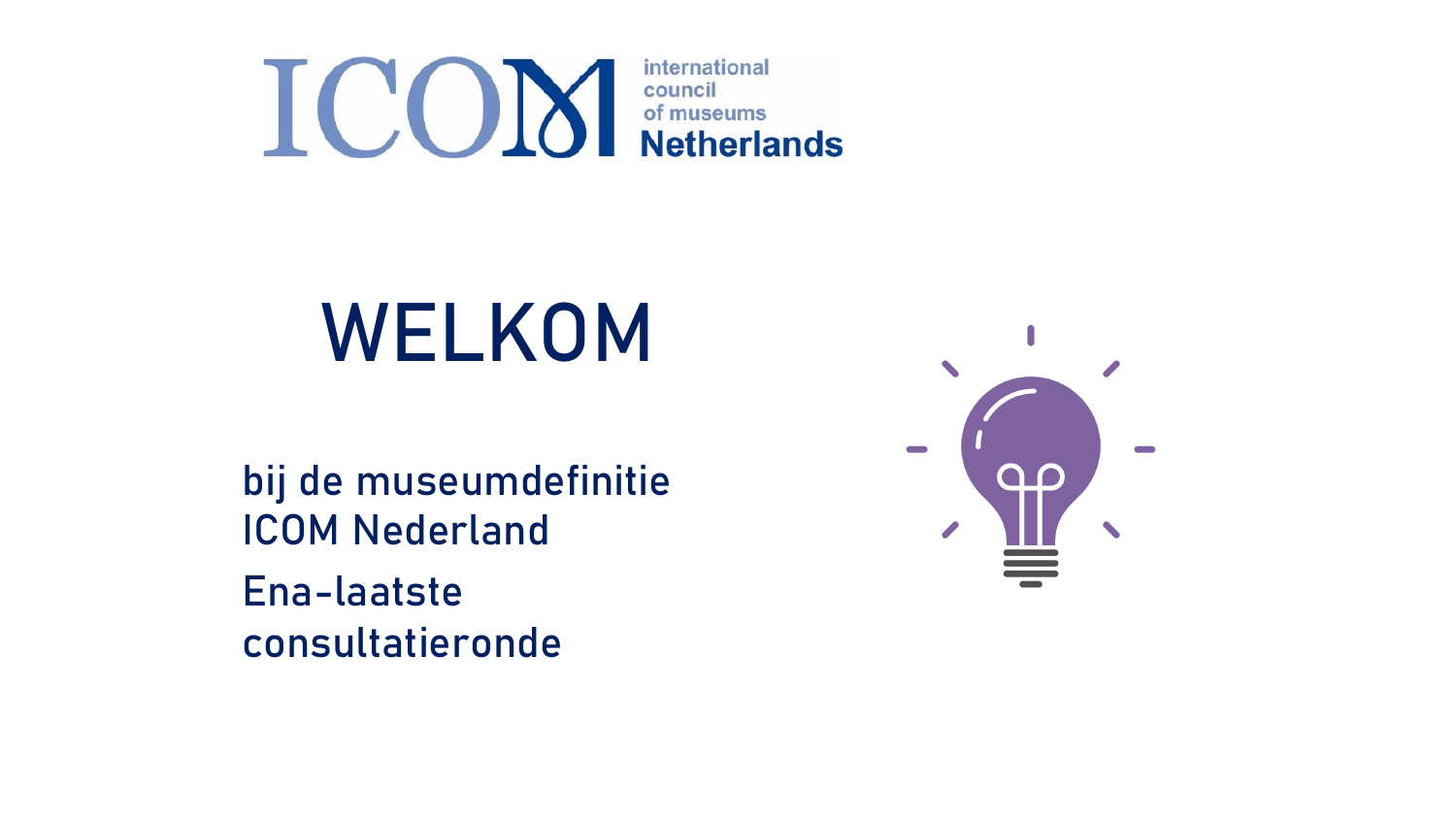#### Tijdspad ICOM definitie

| <b>Wanneer</b>     | <b>Wat</b>                                                                   |
|--------------------|------------------------------------------------------------------------------|
| <b>10 april 21</b> | 20 keywords die in elk geval in de definitie moeten                          |
| Juli-sept 21       | Evaluatie keywords, aangeven wat je ervan vindt derde consultatieronde       |
| Febr- april 22     | Mening vormen over ca. 5 voorstellen en voorkeur voor ca. 2 kenbaar<br>maken |
| Eind augustus      | ICOM Conference vote fot museumdefinition                                    |

The methodology is based on 4 rounds of consultation, divided into 11 steps with a duration of 18 months. The proposed schedule begins on December 10, 2020 and ends in early May 2022, but may be adjusted depending on the circumstances.

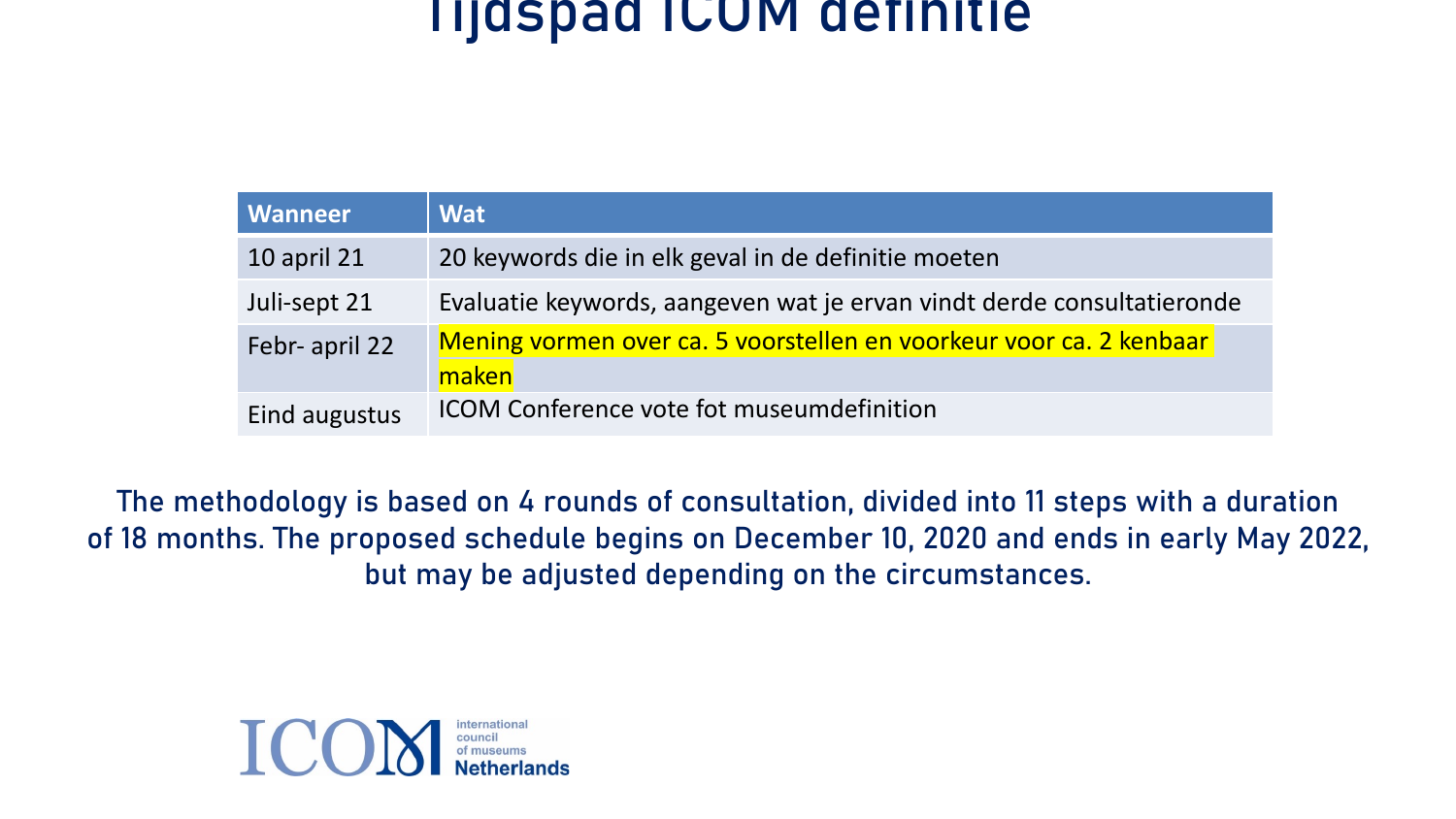## Uitslag consultatieronde 3: 5 definities

Consultatie:

- Ø Prioriteer de definities van 1-5 (beste -slechtse
- Ø Beargumenteer de eerste keuze
- Ø Beargumenteer de laatste keuze
- Ø Geef één verandersuggestie bij de eerste keuze
	- $\triangleright$  Mag een woord of een zin zijn
	- $\triangleright$  Moet woord of zin zijn afkomstig uit de overige 4 definities

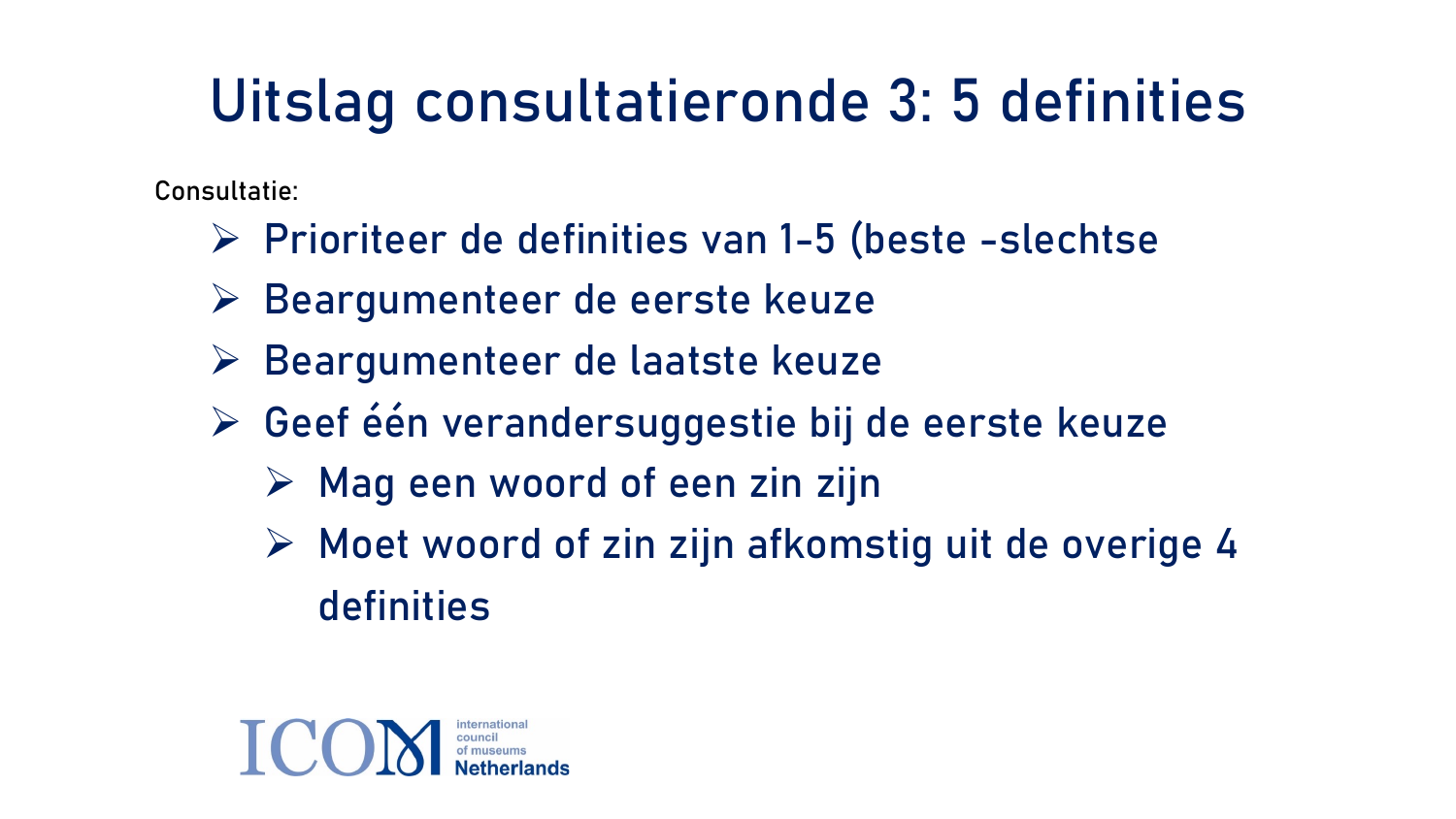A museum is an accessible, inclusive, not-forprofit institution. It inspires discovery, emotion, reflection, and critical thinking around tangible and intangible heritage. In the service of society, and in active partnership with diverse communities, museums research, collect, conserve, exhibit, educate and communicate. They operate professionally and ethically, promoting sustainability and equity.

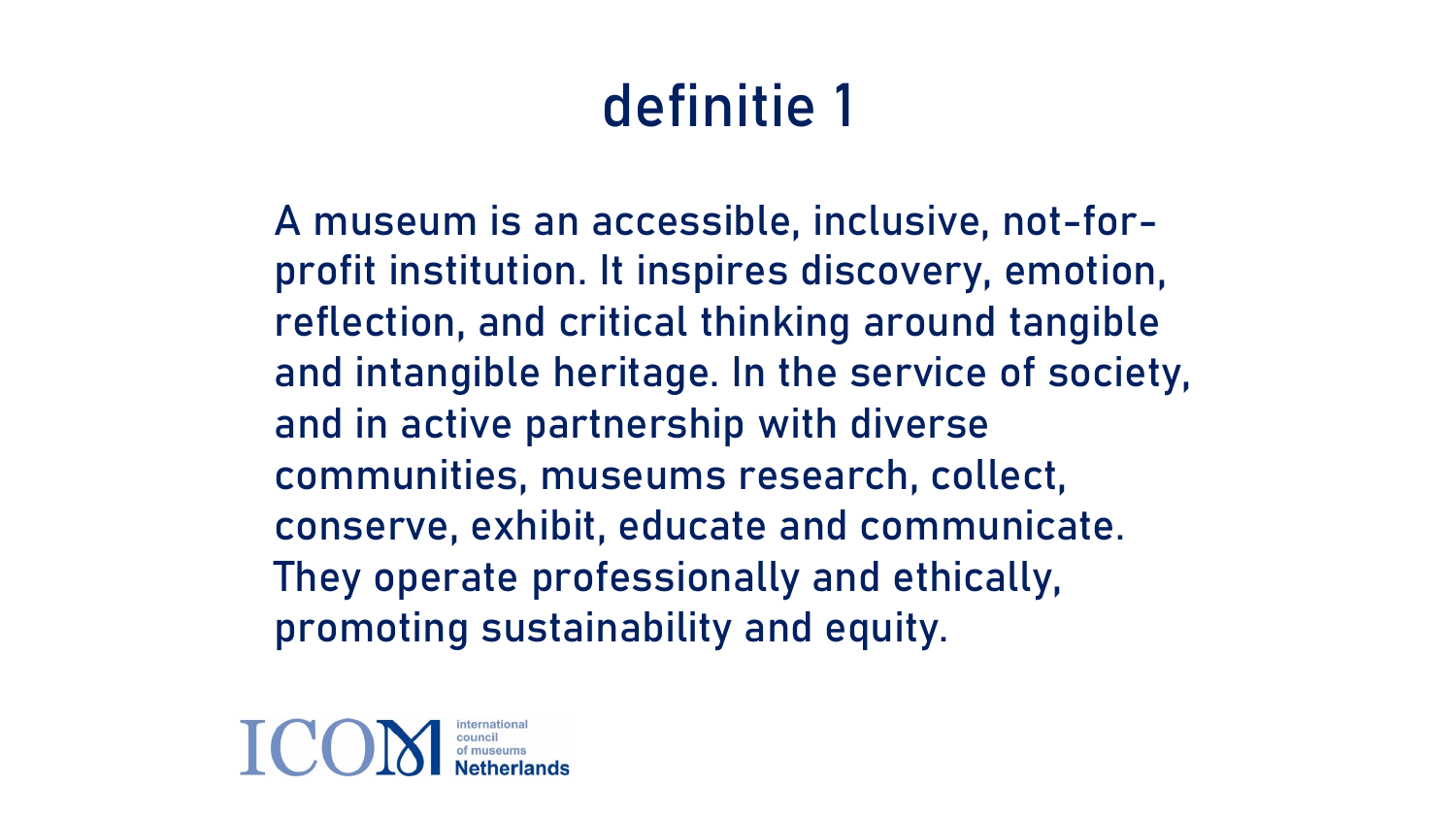A museum is a permanent, not-for-profit institution, accessible to the public and of service to society. It collects, conserves, interprets and exhibits, tangible, intangible, cultural and natural heritage in a professional, ethical, and sustainable manner for research, education, reflection and enjoyment. It communicates in an inclusive, diversified, and participatory way with communities and the public.

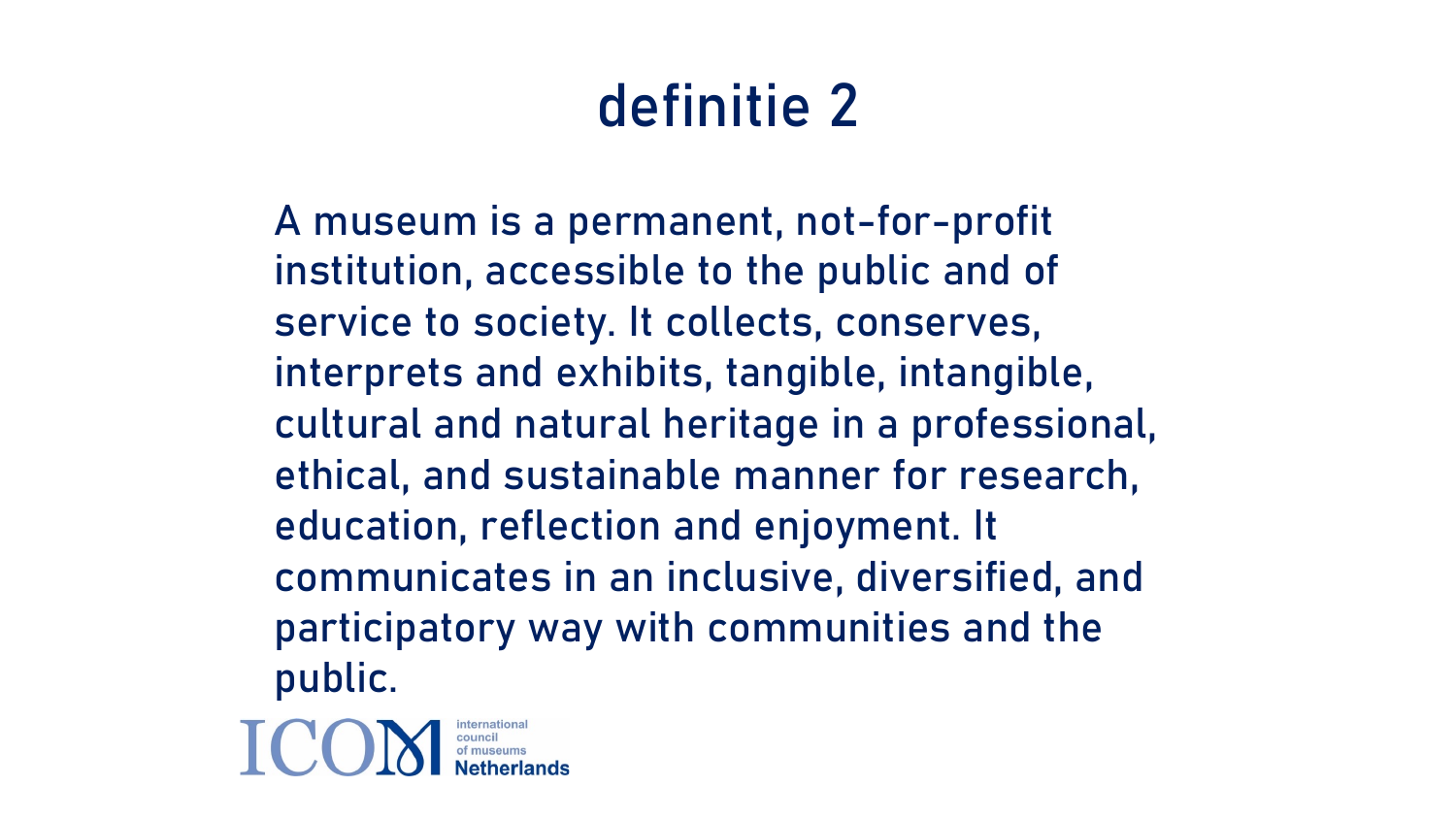A museum is a not-for-profit, permanent institution in the service of society that researches, collects, conserves, exhibits, and communicates tangible and intangible heritage. Open to the public, it is accessible, inclusive, and fosters diversity and sustainability. The museum operates professionally, ethically and with the participation of communities, offering varied audience experiences for the purposes of education, enjoyment and the expansion of knowledge.

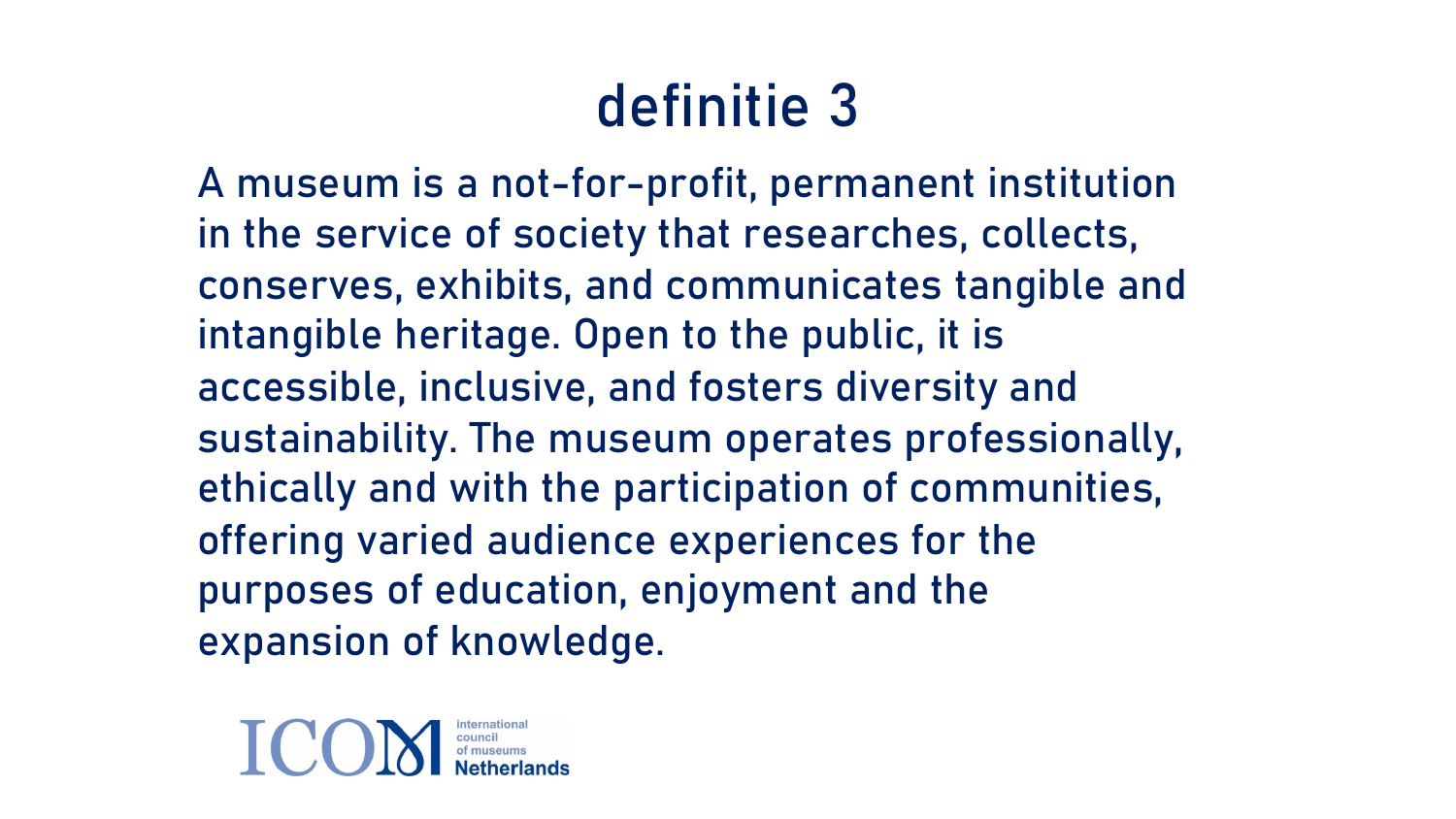A museum is an inclusive, not-for-profit institution, open to the public, which researches, collects, preserves, exhibits, and communicates tangible and intangible heritage, facilitating critical reflections on memory and identity. Museums are in the service of society, providing educational and knowledge sharing experiences. Driven by communities or shaped together with their audiences, museums can take a wide range of formats, fostering equal access, sustainability, and diversity

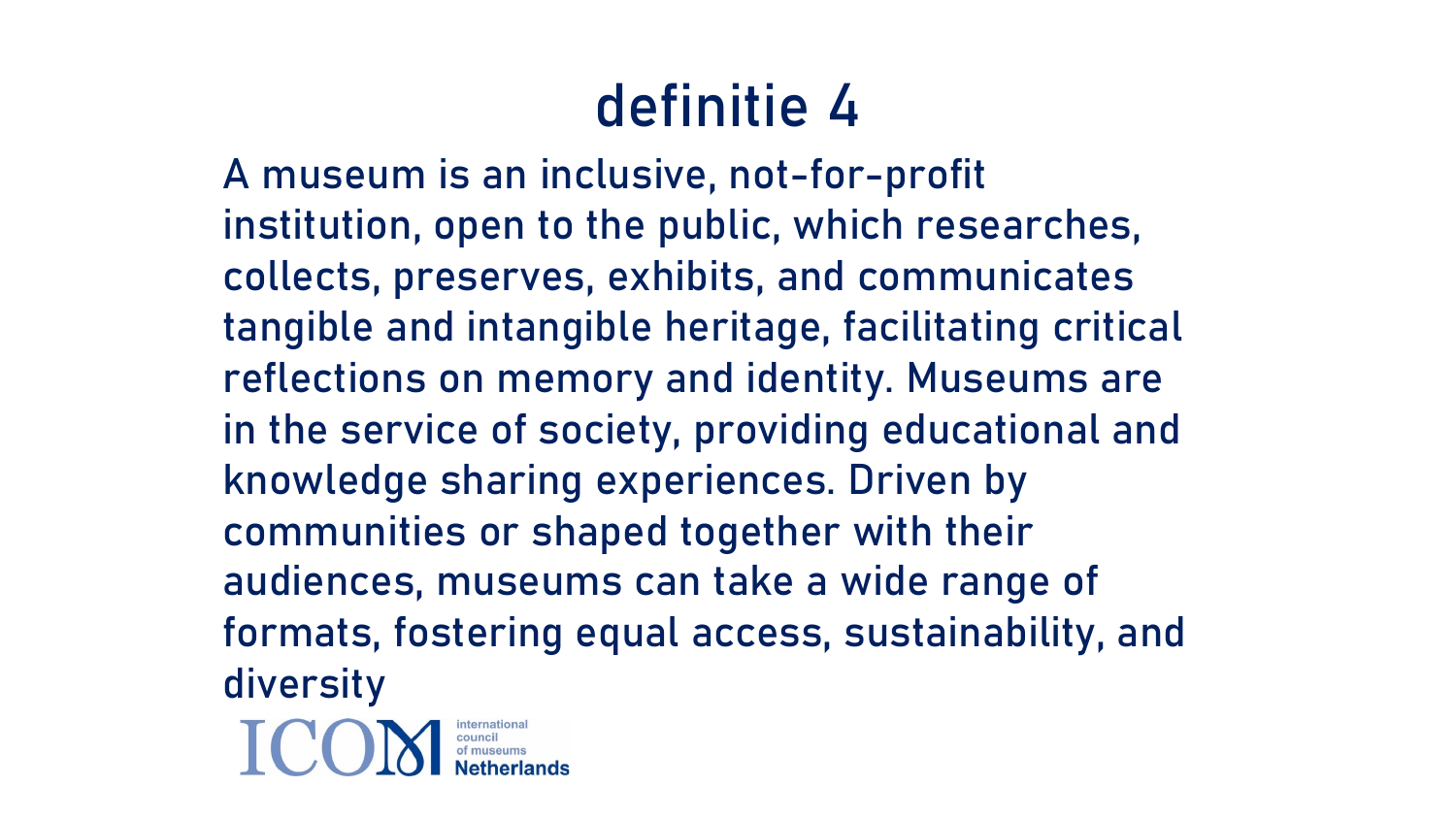A museum is an open and accessible not-for-profit institution that collects, researches, preserves, exhibits and communicates the tangible and intangible heritage of people and the environment for the benefit of society. Museums are committed to ethical and sustainable practices and are operated in an inclusive and professional manner to create enjoyable and educational experiences that foster curiosity and discovery.

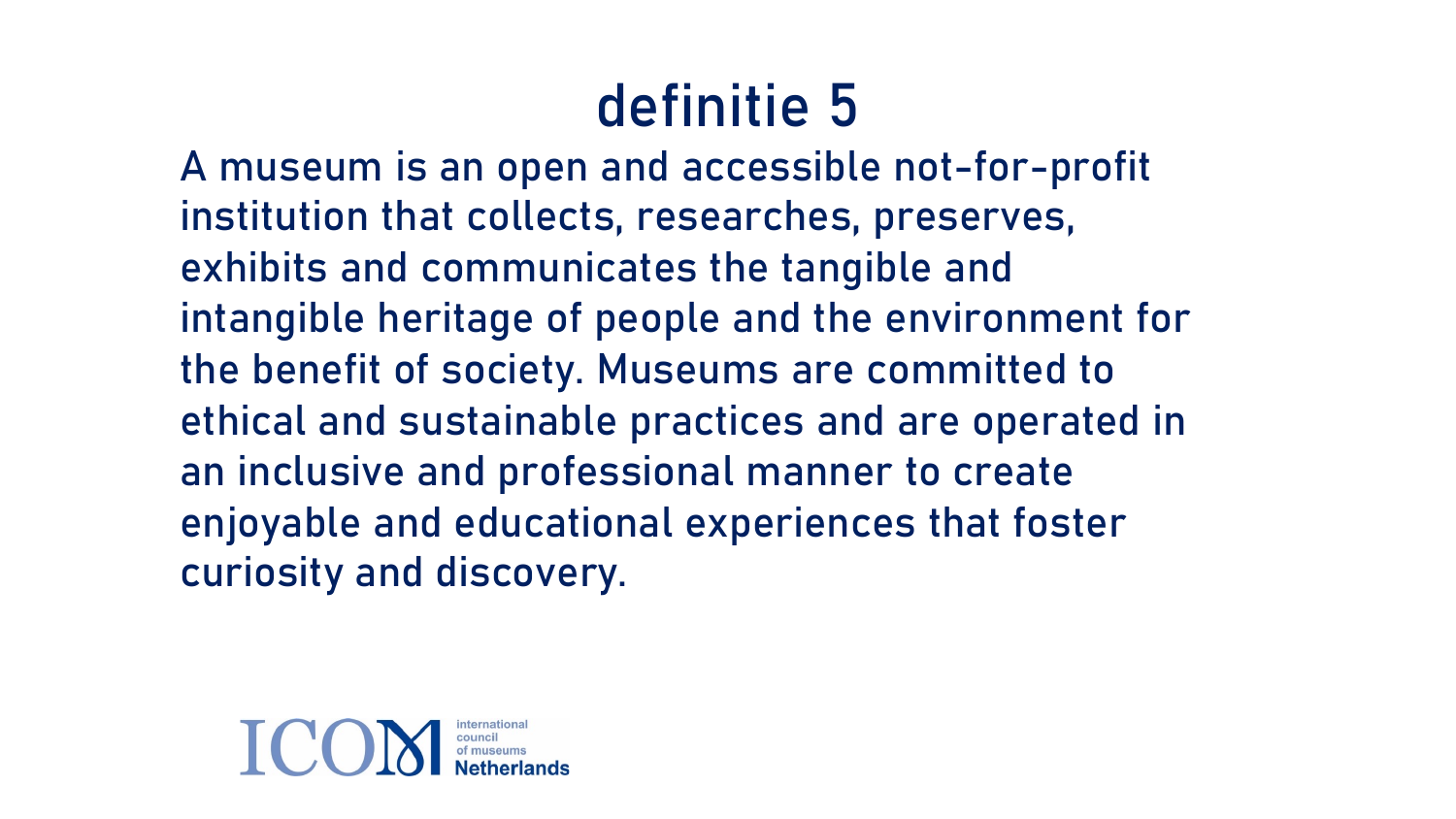## bevindingen enquête



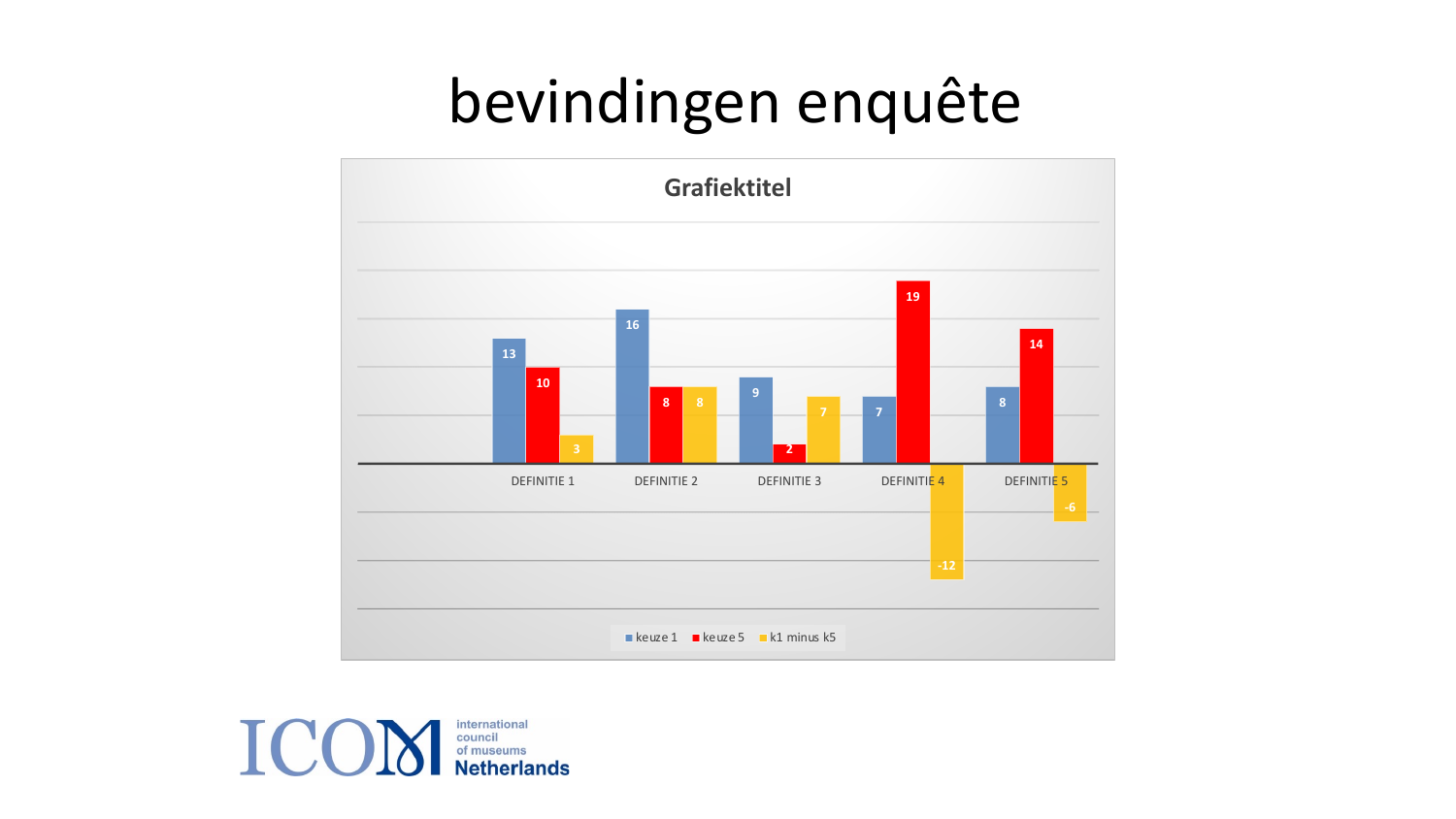# bevindingen enquête



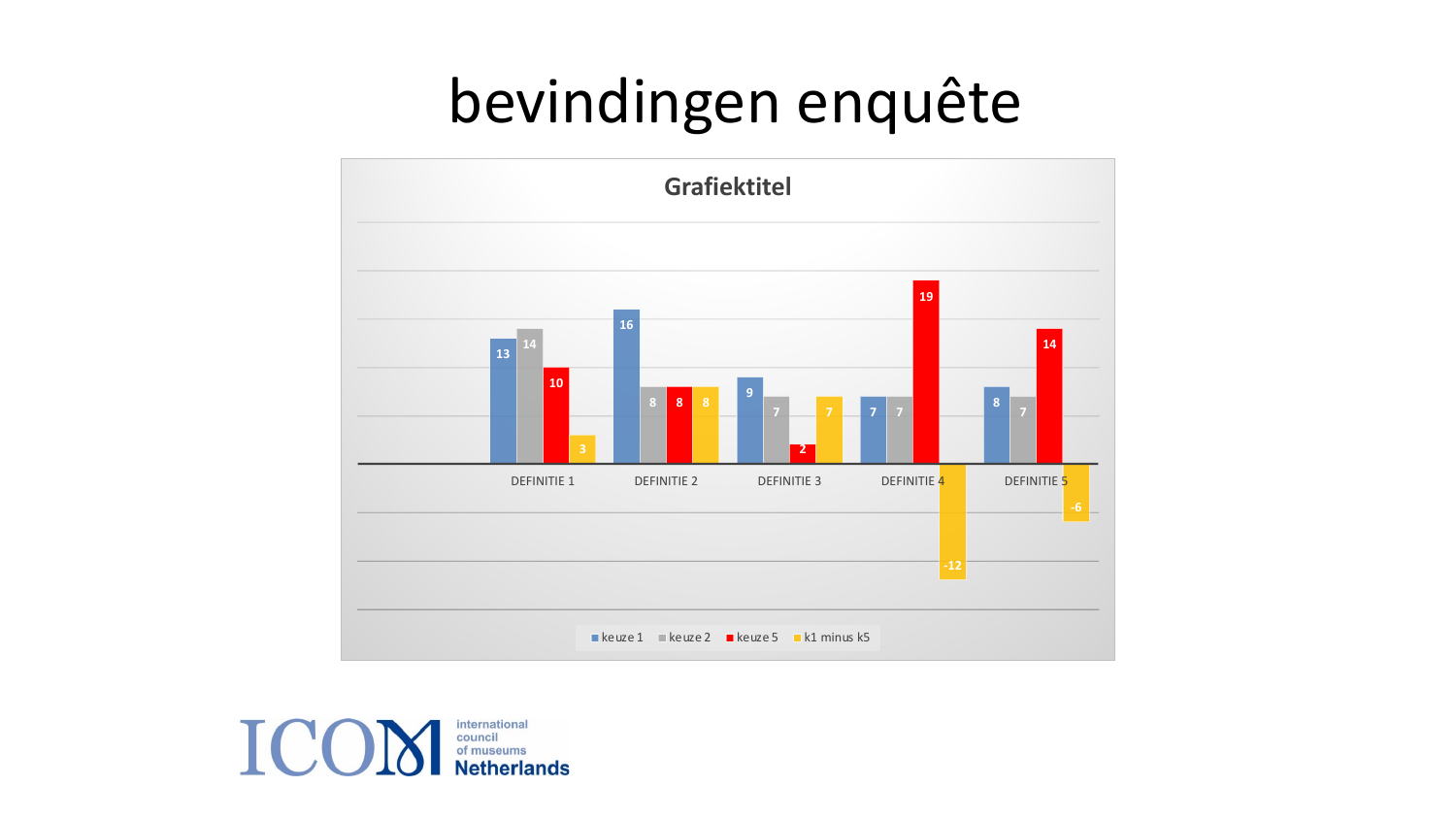## prioritering

- nr  $1 \rightarrow$  definitie 3
- nr 2  $\rightarrow$  definitie 2
- nr 3  $\rightarrow$  definitie 1
- nr 4  $\rightarrow$  definitie 5
- nr 5  $\rightarrow$  definitie 4

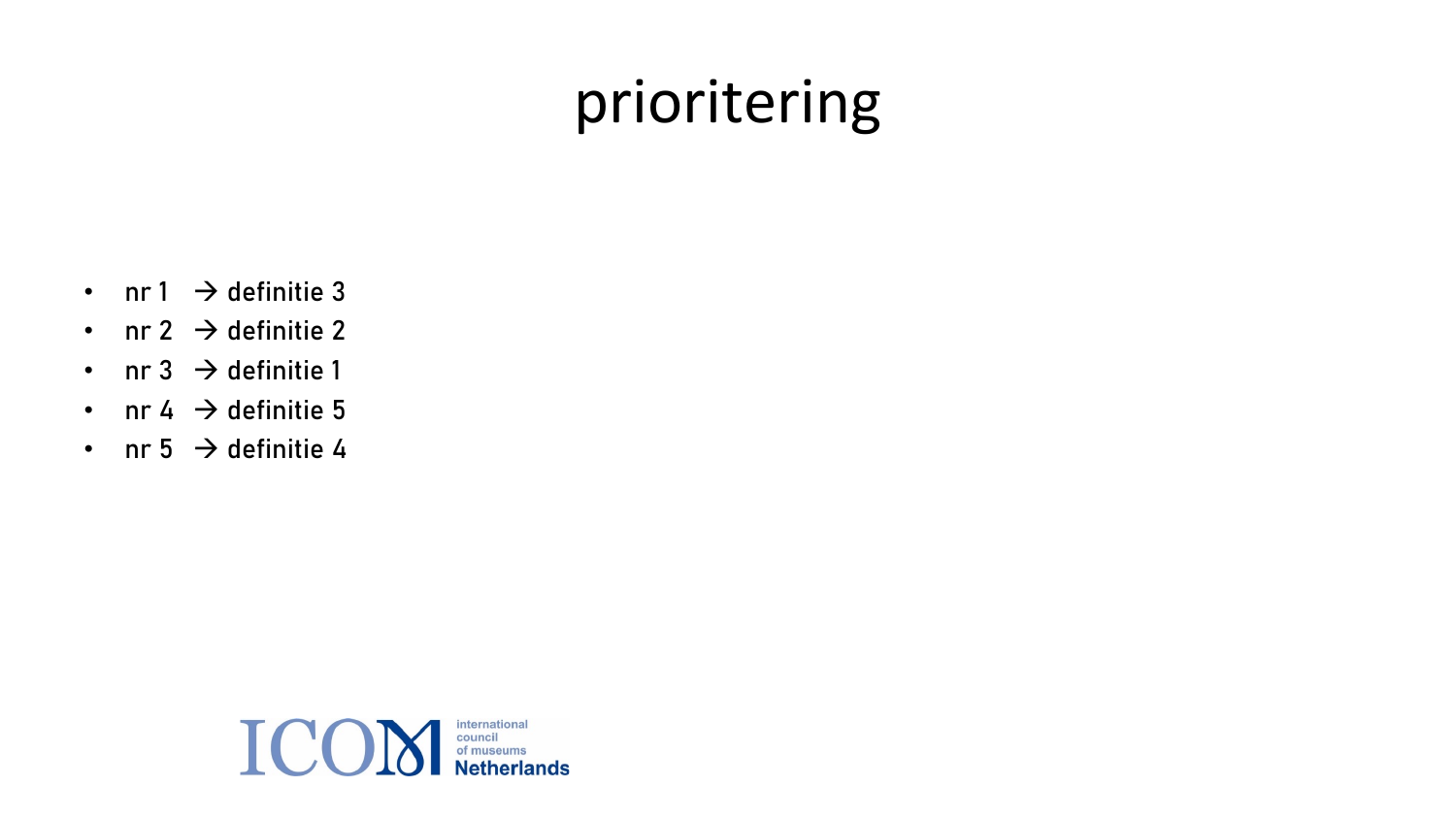#### Beargumentatie keuze

• Definitie 2 en 3 komen in aanmerking als eerste keuze

#### – Voorstel eerste keuze is definitie 3

- De data wijzen uit dat deze minst confessionele definitie is, slechts 2 respondenten merken deze definitie aan als slechtste
- De data wijzen uit dat in percentage meer respondenten def 3 als eerste keuze geven tov laatste keuze
- Uit rondetafelgesprekken bleek grotere weerstand voor definitie 2 ipv 3 zijn
- Uit rondetafelgesprekken bleek de passieve indruk van definitie 2 een zwaarwegend bezwaar
- Inhoudelijk: Definitie 3 geeft beter weer waar musea in Nederland zich mee bezig houden
- Inhoudelijk: de publieksgerichtere en wederkerige benadering van definitie 3 is zwaarwegend
- Ook eerdere consultatierondes nemen we mee in de afwezig

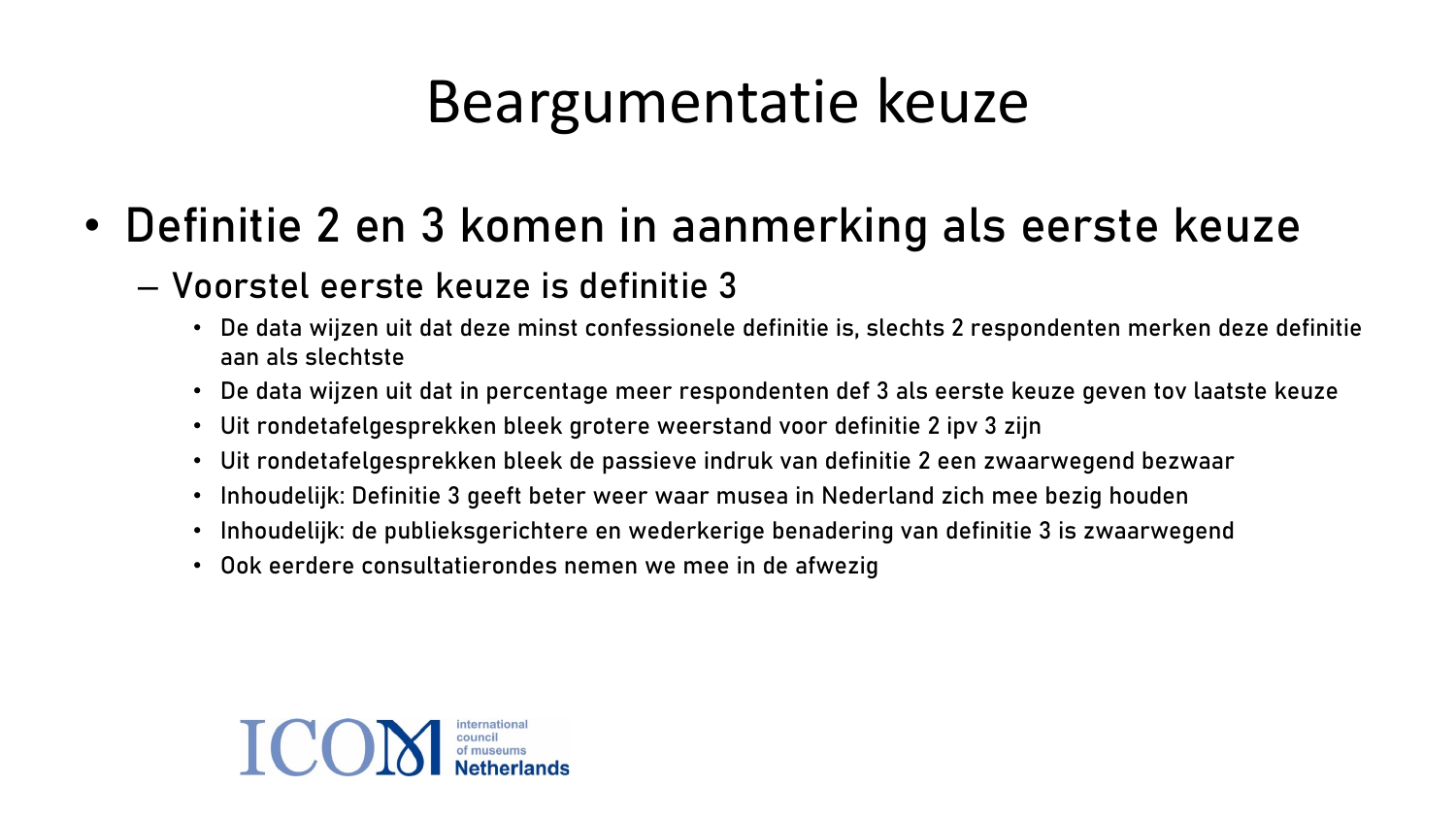# bevindingen enquête

- Verandersuggestie definitie 3
- We nemen in acht:
	- de populariteit van definitie 2
	- alle musea moeten zich binnen definitie (3) kunnen bewegen
- Bezwaar bij definitie 3:
	- Er wordt in het midden gelaten waar de verantwoordelijkheid ligt
	- De wederkerigheid tussen museum en publiek wordt hoog gewaardeerd, echter participatieve activiteiten zijn voorwaardelijk, dat is niet wenselijk

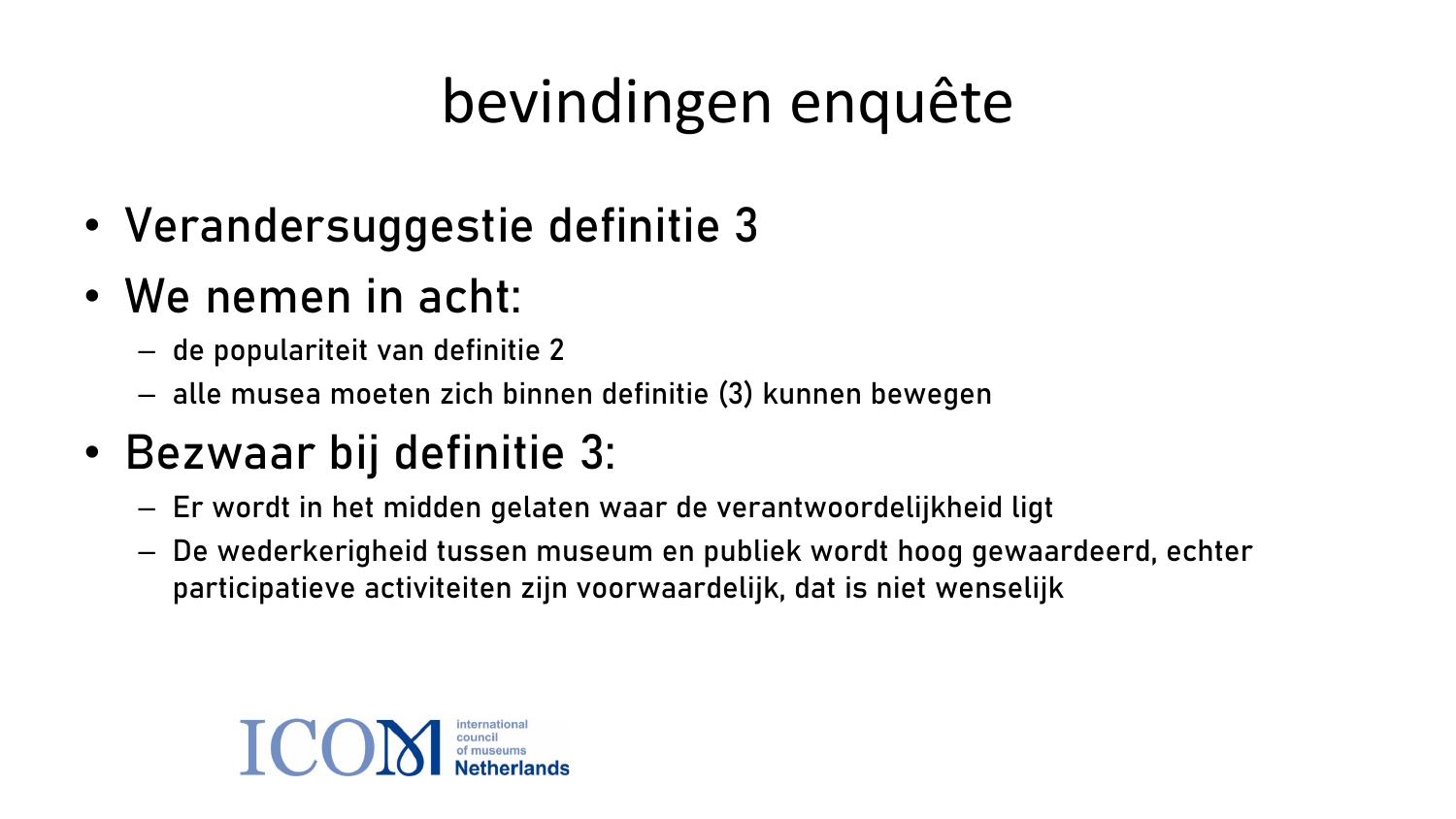#### verandersuggestie definitie 3

A museum is a not-for-profit, permanent institution in the service of society that researches, collects, conserves, exhibits, and communicates tangible and intangible heritage. Open to the public, it is accessible, inclusive, and fosters diversity and sustainability. The museum operates acts professionally, ethically and with the participation of communities in a participatory way, offering varied audience experiences for the purposes of education, enjoyment inspiration and the expansion of knowledge.

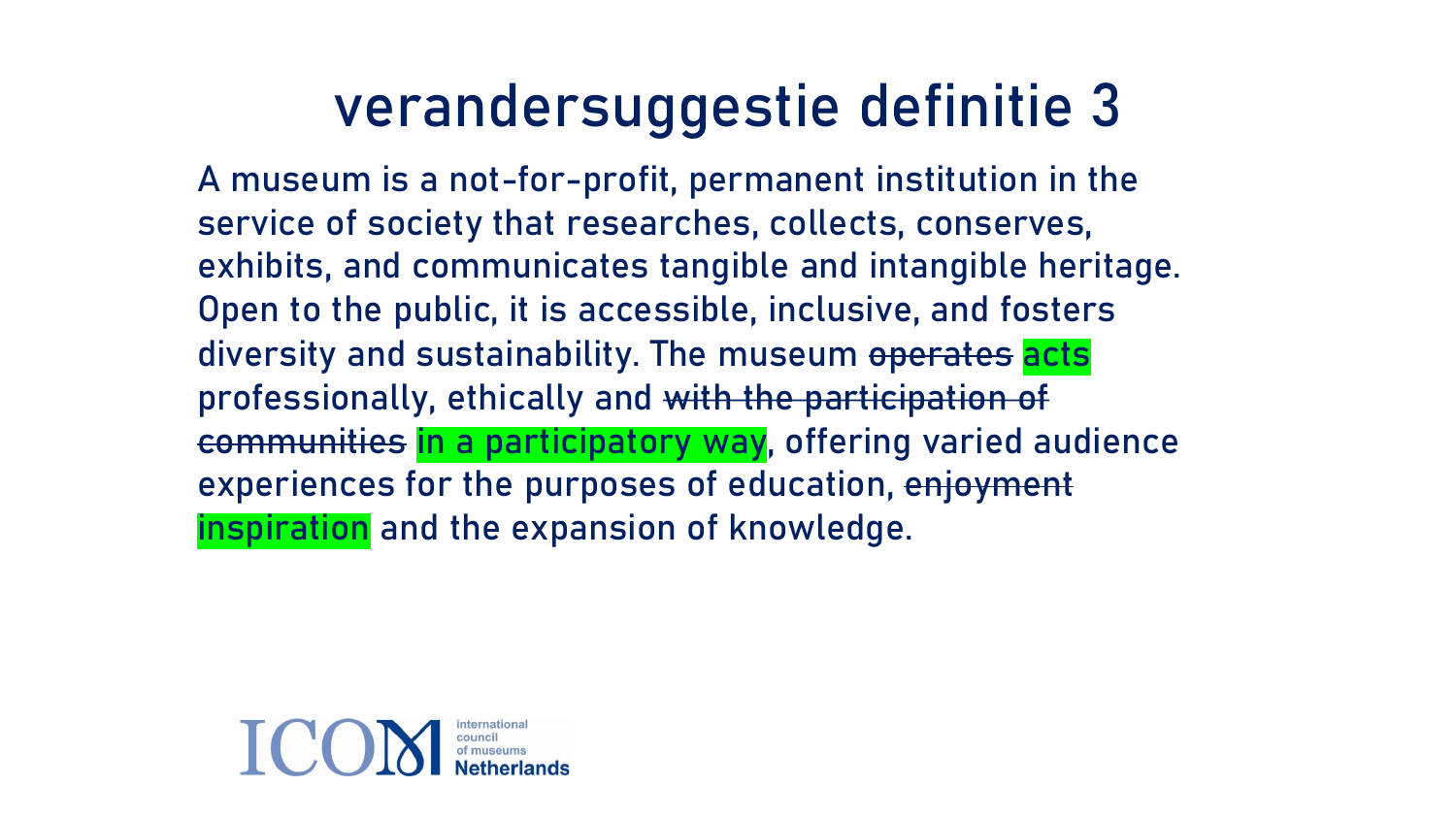# bevindingen enquête

- Definitie 4 als laatste keuze aangemerkt
- A museum is an inclusive, not-for-profit institution, open to the public, which researches, collects, preserves, exhibits, and communicates tangible and intangible heritage, facilitating critical reflections on memory and identity. Museums are in the service of society, providing educational and knowledge sharing experiences. Driven by communities or shaped together with their audiences, museums can take a wide range of formats, fostering equal access, sustainability, and diversity.
	- Geen ethische eisen
	- Te veel ambitie/ missie ipv definitie

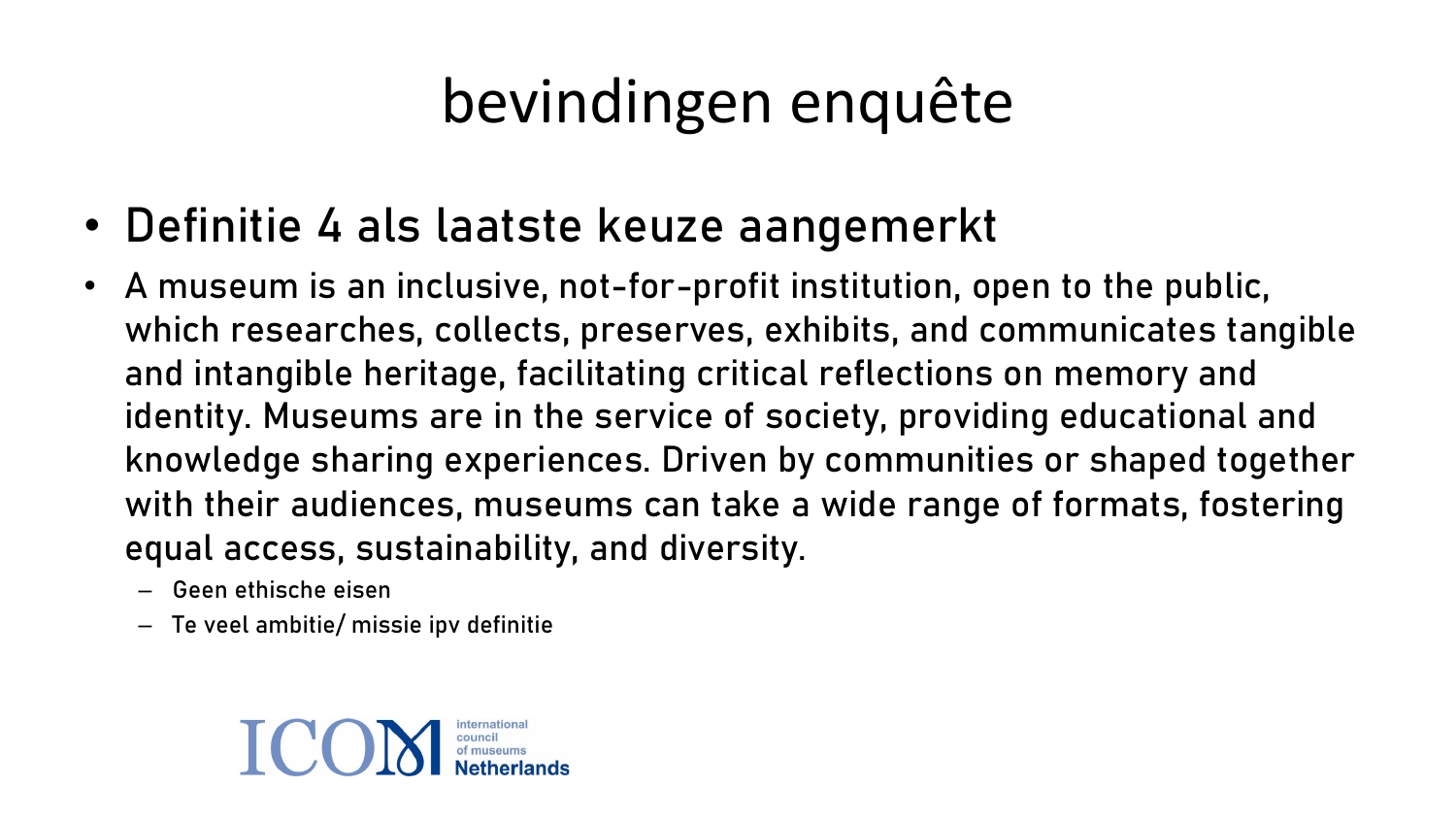#### Resultaat consultatieronde 4

#### Ook bij committee define 2 en 3 op gedeelde eerste plaats



Graphic 2





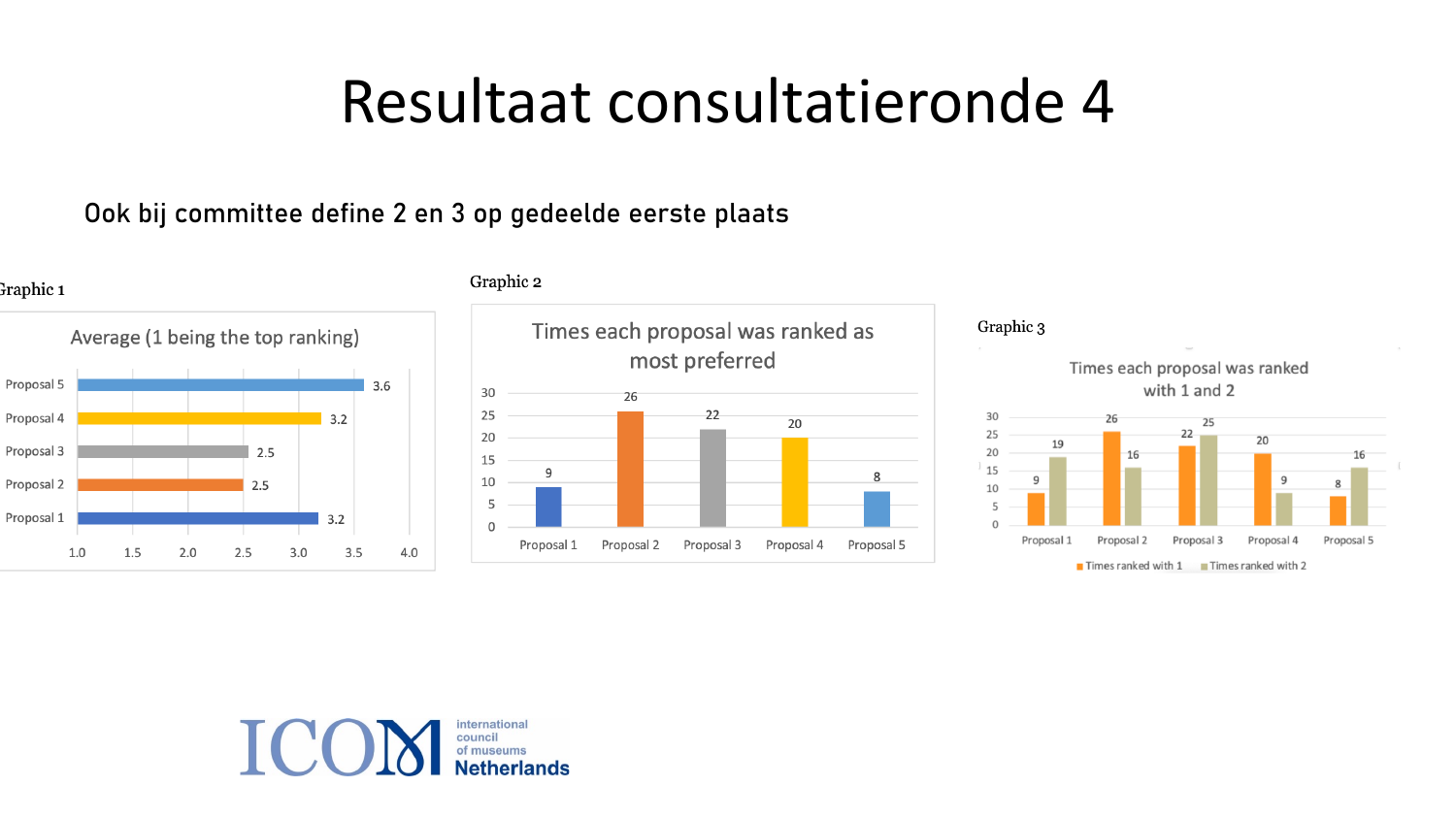## Suggesties per definitie

- Proposal A (previously n. 2): A museum is a permanent, not-for-profit institution, accessible to the public and of service to society. It researches, collects, conserves, interprets and exhibits tangible and intangible cultural and natural heritage in a professional, ethical and sustainable manner for education, reflection and enjoyment. It operates and communicates in inclusive, diverse and participatory ways with communities and the public.
- Proposal B (previously n.3) A museum is a not-for-profit, permanent institution in the service of society that researches, collects, conserves, *interprets* and exhibits tangible and intangible heritage. Open to the public, it is accessible and inclusive, museums foster diversity and sustainability. They operate and communicate ethically, professionally and with the participation of communities, offering varied experiences for education, enjoyment, reflection and knowledge sharing.

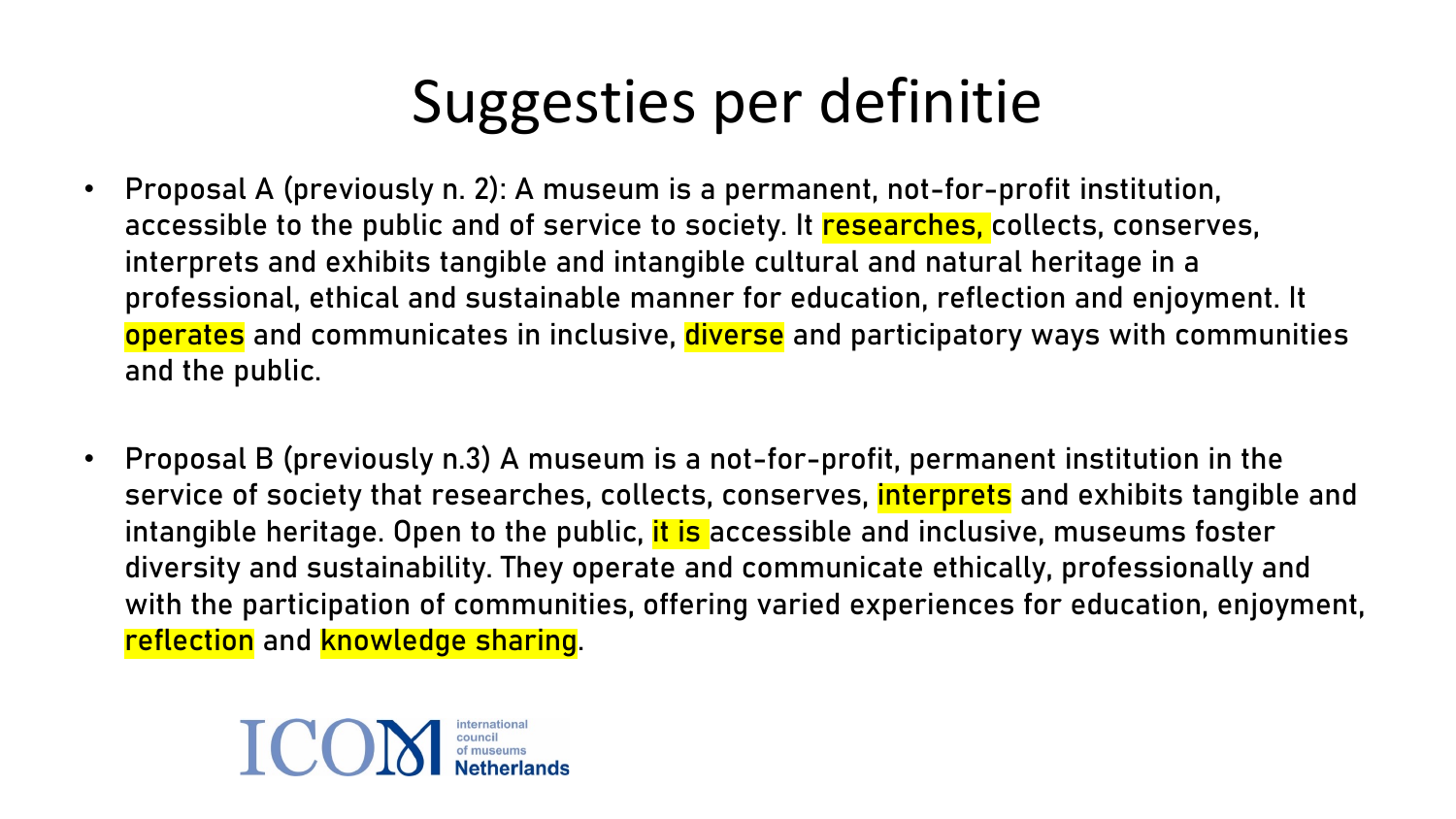#### Zoek de verschillen

#### definitie 2

A museum is a permanent, not-for-profit institution, accessible to the public and of service to society. It collects, conserves, interprets and exhibits, tangible, intangible, cultural and natural heritage in a professional, ethical, and sustainable manner for research, education, reflection and enjoyment. It communicates in an inclusive, diversified, and participatory way with communities and the public.

**ICOM** supposed

#### definitie 3

A museum is a not-for-profit, permanent institution in the service of society that researches, collects, conserves, exhibits, and communicates tangible and intangible heritage. Open to the public, it is accessible, inclusive, and fosters diversity and sustainability. The museum operates professionally, ethically and with the participation of communities, offering varied audience experiences for the purposes of education, enjoyment and the expansion of knowledge.

ICOMinternational council<br>of museums

#### Suggesties per definitie

- Proposal A (previously n. 2): A museum is a permanent, not-for-profit institution, accessible to the public and of service to society. It researches, collects, conserves, interprets and exhibits tangible and intangible cultural and natural heritage in a professional, ethical and sustainable manner for education, reflection and enjoyment. It operates and communicates in inclusive, diverse and participatory ways with communities and the public.
- A museum is a not-for-profit, permanent institution in the service of society that researches, collects, conserves, interprets and exhibits tangible and intangible heritage. Open to the public, it is accessible and inclusive, museums foster diversity and sustainability. They operate and communicate ethically, professionally and with the participation of communities, offering varied experiences for education, enjoyment, reflection and knowledge sharing.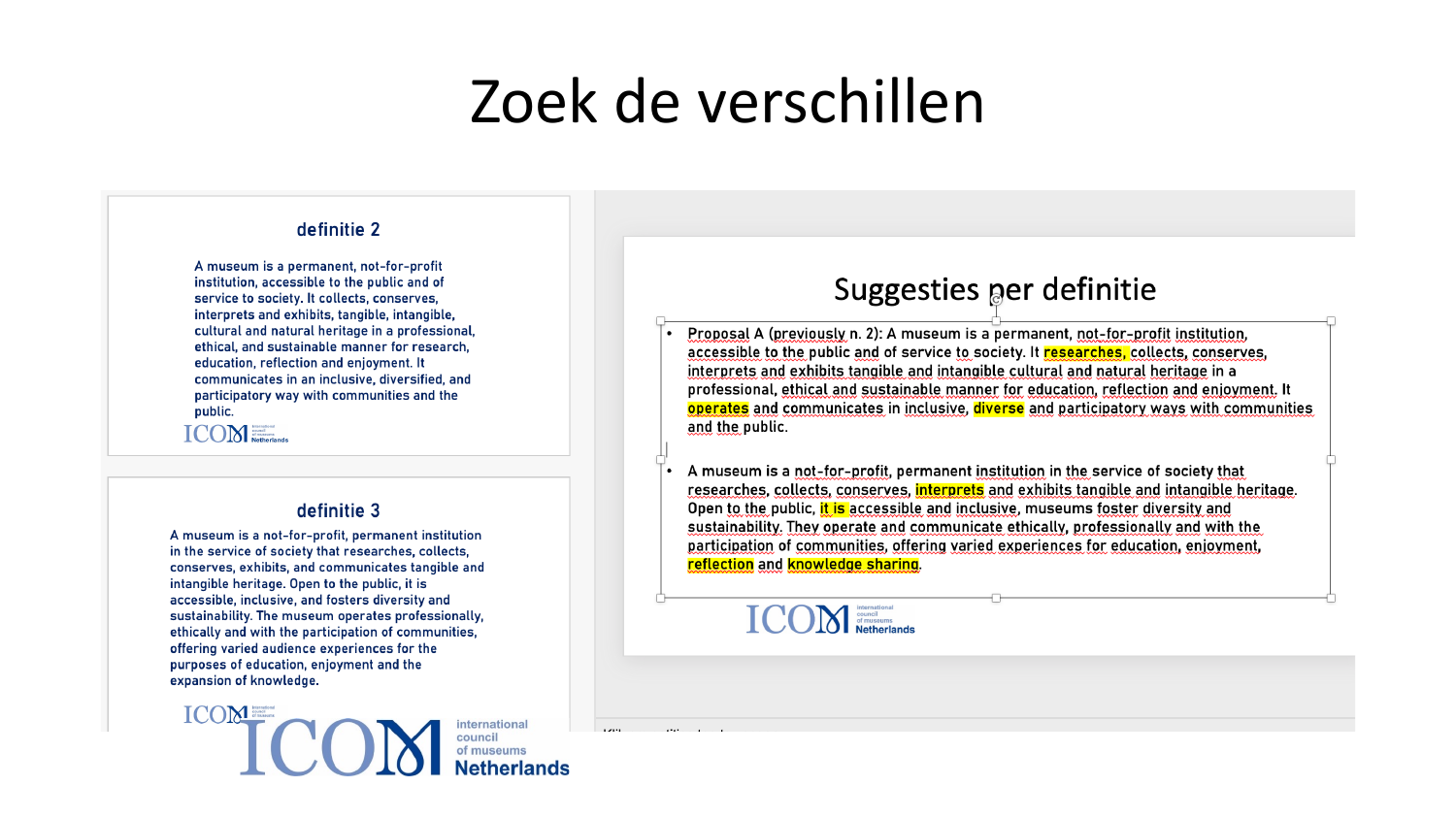## Zoek de verschillen suggesties def 3

- A museum is a not-for-profit, permanent institution in the service of society that researches, collects, conserves, exhibits, and communicates tangible and intangible heritage. Open to the public, it is accessible, inclusive, and fosters diversity and sustainability. The museum operates acts professionally, ethically and with the participation of communities in a participatory way, offering varied audience experiences for the purposes of education, enjoyment inspiration and the expansion of knowledge.
- museum is a not-for-profit, permanent institution in the service of society that researches, collects, conserves, interprets and exhibits tangible and intangible heritage. Open to the public, it is accessible and inclusive, museums foster diversity and sustainability. They operate and communicate ethically, professionally and with the participation of communities, offering varied experiences for education, enjoyment, reflection and knowledge sharing.

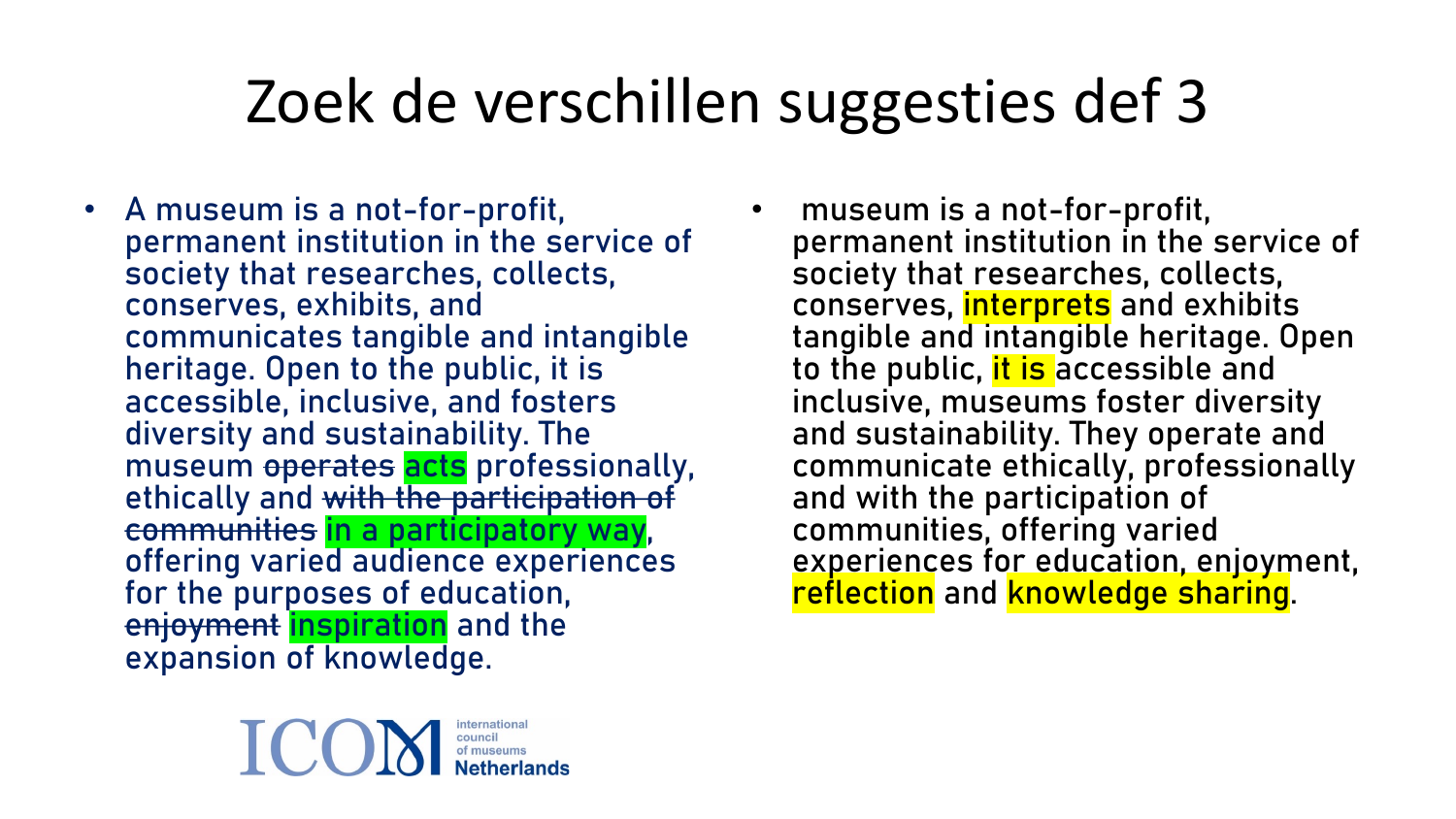### Definition 2007

A museum is a non-profit, permanent institution in the service of society and its development, open to the public, which acquires, conserves, researches, communicates and exhibits the tangible and intangible heritage of humanity and its environment for the purposes of education, study and enjoyment.